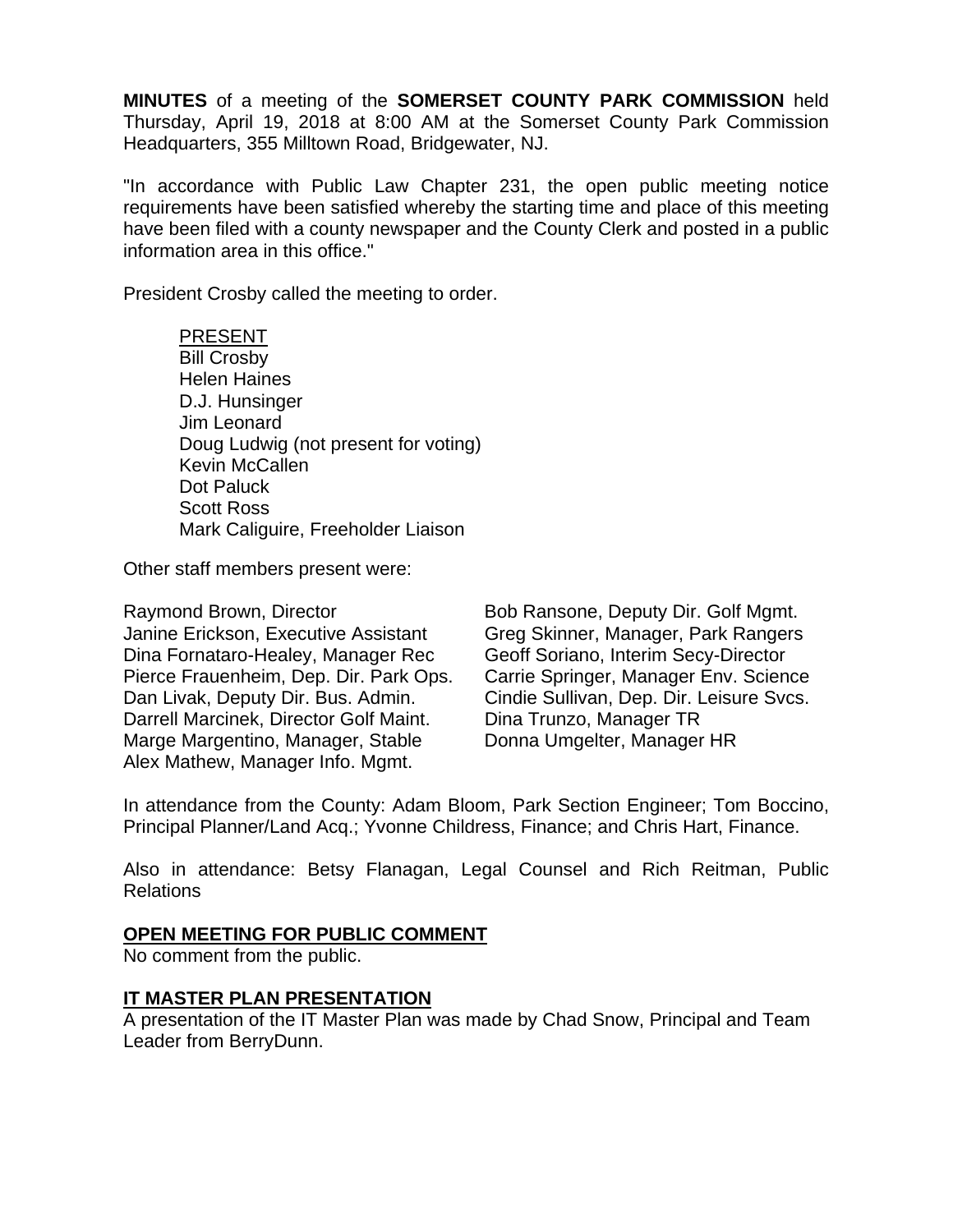## **APPROVAL OF THE MINUTES**

President Crosby called for the approval of the minutes of the last regular meeting held March 15, 2018. MOVED BY: Commissioner McCallen; seconded by: Commissioner Ross. YEAS: Commissioners Haines, Hunsinger, Leonard, McCallen, Paluck, Ross, and President Crosby. NAYES: None. ABSENT: Commissioner Ludwig.

# **APPROVAL OF BILLS FOR PAYMENT**

The following resolutions were MOVED BY: Commissioner Leonard; seconded by: Commissioner Hunsinger. YEAS: Commissioners Haines, Hunsinger, Leonard, McCallen, Paluck, Ross, and President Crosby. NAYES: None. ABSENT: Commissioner Ludwig.

## **Resolution R18-089 – Emergency Temporary Budget**

Resolution adopts the Temporary Budget until the 2018 Budget is adopted in June.

# **Resolution R18-090 – Payment of Claims**

Resolution authorizing payment of bills for \$1,277,135.11 comprising of check numbers 11900-11948, 11953-11992, 11993-12012, 12024-12077, 12078-12112, 12113-12182.

# **Resolution R18-091 – Payment of Confirming Orders**

Resolution authorizes payment of confirming orders totaling \$17,794.89.

### **Resolution R18-092 – Certification of Funds for Previously Awarded Contracts (Leisure Services)**

Resolution certifies funds for previously awarded contracts.

### **Resolution R18-093 – Certification of Funds for Previously Awarded Contracts (Golf)**

Resolution certifies funds for previously awarded contracts.

## **Resolution R18-094 – Certification of Funds for Previously Awarded Contracts (Golf – Pending)**

Resolution certifies funds for previously awarded contracts. Requisition information was pending the passing of the Temporary Budget.

## **Resolution R18-095 – Certification of Funds for Previously Awarded Contracts (Fleet)**

Resolution certifies funds for previously awarded contracts.

## **Resolution R18-096 – Certification of Funds for Previously Awarded Contracts (Administration)**

Resolution certifies funds for previously awarded contracts.

### **Resolution R18-097 – Certification of Funds for Previously Awarded Contracts (Park Maintenance)**

Resolution certifies funds for previously awarded contracts.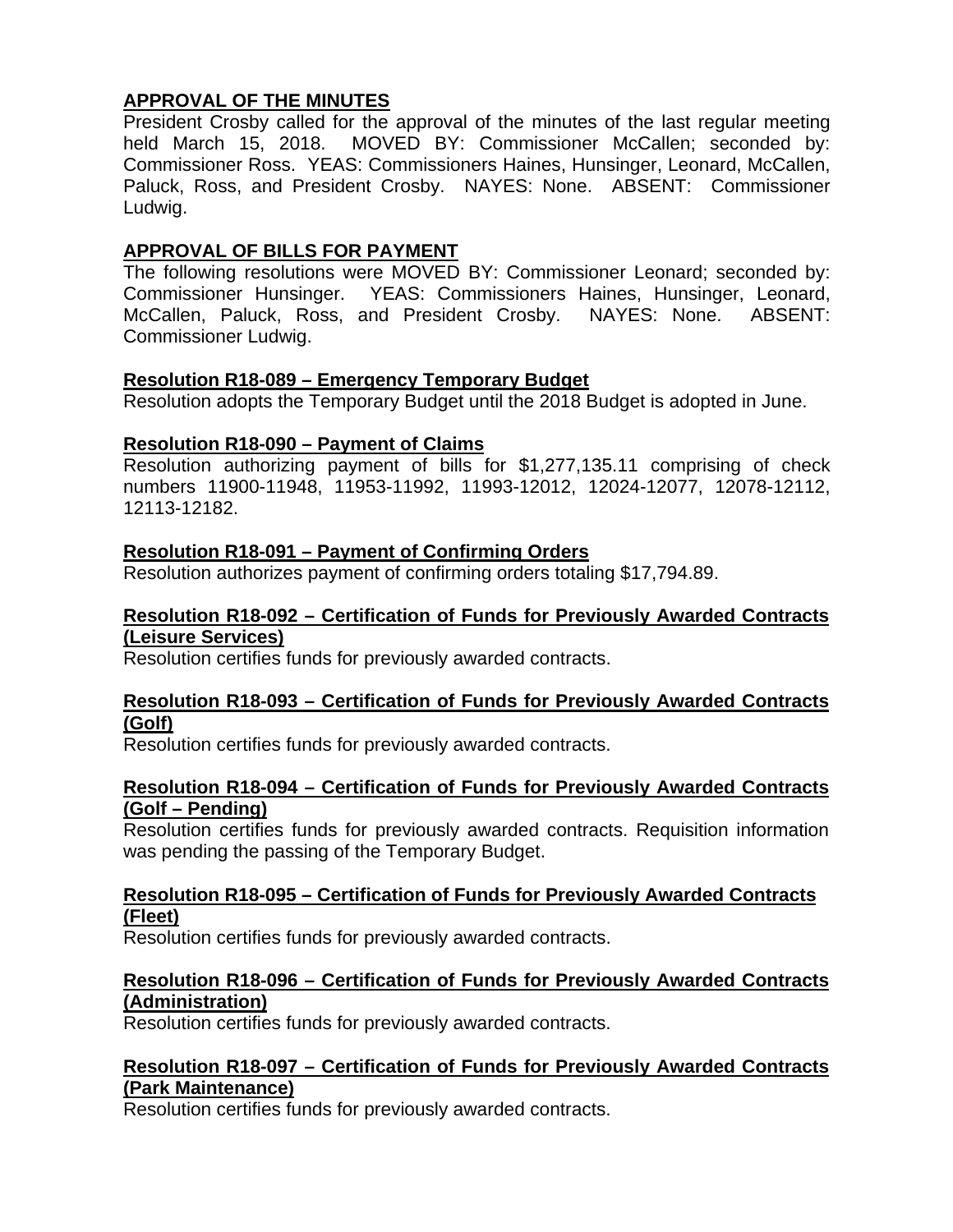#### **Resolution R18-098 – Amending and Cancelling of Certification of Funds for Previously Awarded Contracts**

Resolution amends and cancels certification of funds for previously awarded contracts.

### **DIRECTOR'S REPORT**

Director Brown submitted a report for the month of March 2018.

## **COMMISSION CORRESPONDENCE**

Notice of Public Hearing from the Township of Bernards regarding the filing of an application with their Board of Adjustment for variance approval, exceptions and waivers for property located at 16 Lord Stirling Road to demolish the existing home and to construct a new single family home.

### **CONSENT AGENDA**

## **RESOLUTIONS**

The following resolutions were MOVED BY: Commissioner Leonard; seconded by: Commissioner Hunsinger. YEAS: Commissioners Haines, Hunsinger, Leonard, McCallen, Paluck, Ross, and President Crosby. NAYES: None. ABSENT: Commissioner Ludwig.

## **Resolution R18-099 – Sale of Surplus**

Resolution authorizes the sale of surplus.

### **Resolution R18-100 – Designating Custodians of Petty Cash**

Resolution establishes custodians of petty cash for 2018.

### **Resolution R18-101 – Designating Bank Depositories**

Resolution establishes Interim Secretary-Director, Geoffrey Soriano as an authorized signer for check disbursements effective May 1, 2018.

#### **Resolution R18-102 – Appointment to the Somerset County Open Space Advisory Committee for 2018**

Resolution appoints Interim Secretary-Director, Geoffrey Soriano as a staff liaison to the Open Space Advisory Committee effective May 1, 2018.

### **Resolution R18-103 – Appointing Fund Commissioner for the Somerset County Joint Insurance Fund**

Resolution appoints Interim Secretary-Directory, Geoffrey Soriano as representative to the Somerset County Joint Insurance Fund serving as a voting Commissioner effective May 1, 2018.

## **Resolution R18-104 – Designating Representative to the Regional Center Partnership**

Resolution appoints Interim Secretary-Director, Geoffrey Soriano as voting representative to the Regional Center Partnership effective May 1, 2018.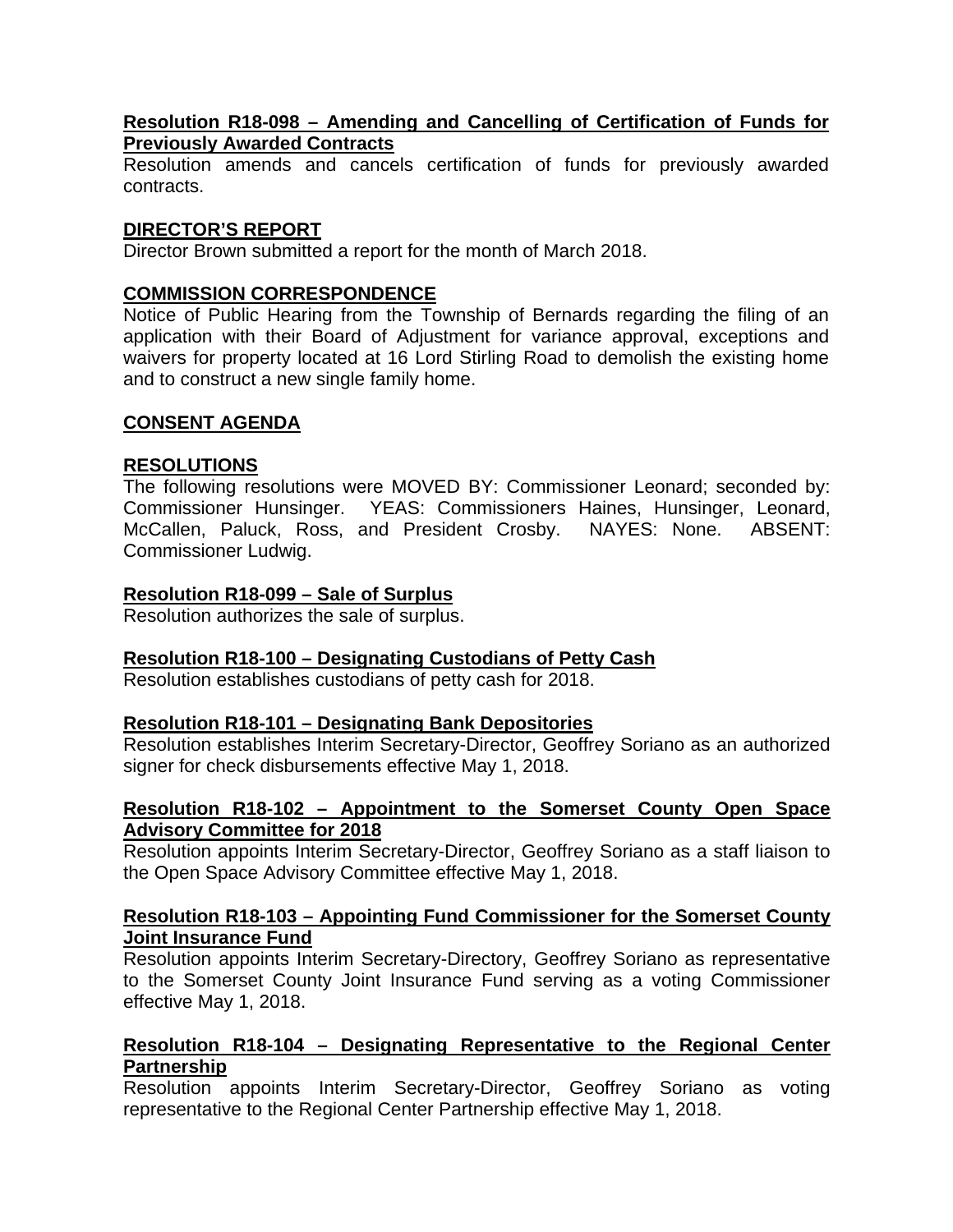# **Resolution R18-105 – Adopting Cash Advance for AWESIM Kids**

Resolution adopts a cash advance in the amount of \$670.00 for AWESIM Kids summer program to cover cost of vehicle tolls, entrance fees, and field trip purchases.

## **Resolution R18-106 – Adopting Cash Advance for Environmental Science Eco Explorers Program**

Resolution adopts a cash advance in the amount of \$170.00 for the Eco Explorers summer program to cover cost of park entrance fees and field trip purchases.

#### **Resolution R18-107 – Adopting Cash Advance for Environmental Science Xtreme Adventrue Program**

Resolution adopts a cash advance in the amount of \$130.00 for the Xtreme Adventure program to cover cost of vehicle tolls, entrance fees, and tips for professional guide services.

## **Resolution R18-108** *–* **Rejecting Bid for Colonial Park Putting Course Carpet Replacement**

Resolution rejects bid for Colonial Park putting course carpet replacement, and authorizes Purchasing to go back out to bid.

### **Resolution R18-109 – Awarding Contract to Furnish and Deliver A Fourth of July Pyrotechnic Display**

Resolution awards contract to Schaefer Pyrotechnics, Inc in the amount of \$19,000.00.

### **Resolution R18-110 – Awarding Contract to Purchase Rubber Duck Paddle Boats**

Resolution awards contract to Z-Tech Contracting in the amount of \$27,419.85 for the purchase of four (4) Rubber Duck paddle boats.

Commissioner Leonard questioned the cost of buying versus leasing these paddle boats. Dina Fornataro-Healey stated that she was not aware of the ability to lease commercial paddle boats. Dina explained that these are commercial paddle boats and should last through eight rental seasons whereas the current residential paddle boats, which cost approximately \$800 each, only last through two rental seasons.

#### **Resolution R18-111 – Authorizing Use of County Contract for the Purchase of Split Rail Fence and Gates with Installation**

Resolution authorizes purchase from York Fence Construction Company not to exceed \$16,735.00.

## **Resolution R18-112 – Authorizing Use of County Contract for the Purchase of Flags and Grave Markers**

Resolution authorizes purchase from Conserv Flag Co. and Metro Flag Co.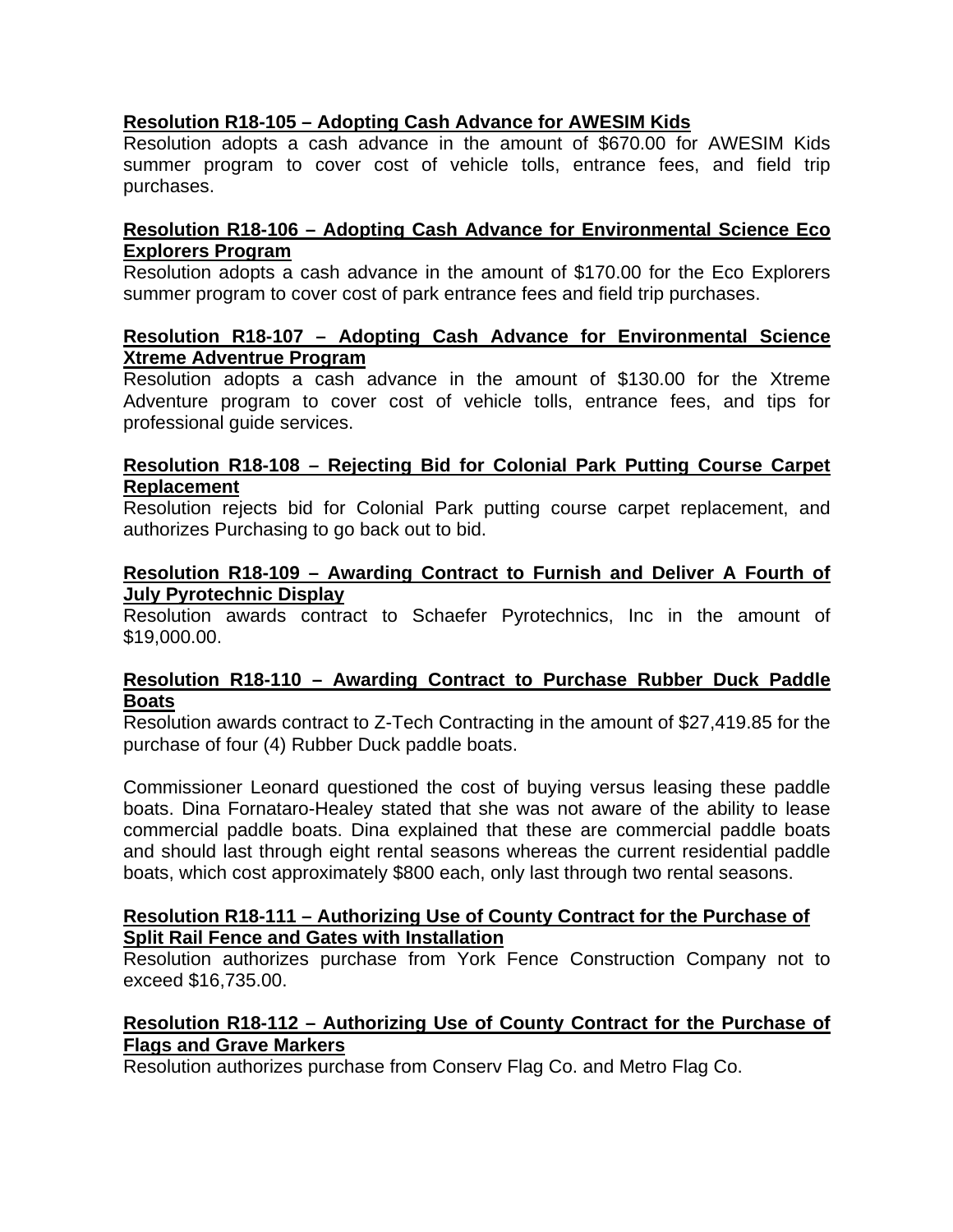#### **Resolution R18-113 – Awarding Second Year of Two-Year Contract for Kentucky Bluegrass, Hard/Sheeps Fine Fescue, Turf-type Tall Fescue and L93 Creeping Bentgrass Sod**

Resolution awards second year of Two-Year contract to Selody Sod Farm, Fertl Soil Turf Supply, and Barbato Nursery Corp.

#### **Resolution R18-114 – Awarding Third Year of Three-Year Contract with Two One-Year Extensions for Lease, Delivery, and Maintenance of Electric and Gasoline Powered Golf Cars**

Resolution awards contract to E-Z-Go Division of Textron with total annual cost not to exceed \$232,255.44.

### **Resolution R18-115 – Authorizing Use of State Contract for the Purchase of Overhead/Rolling Doors & Operators, Repair/Replace**

Resolution authorizes the use of State Contract to make purchase from Merchantville Overhead Door Co.

## **Resolution R18-116 – Authorizing Use of State Contract for the Purchase of Park and Playground Equipment**

Resolution authorizes the use of State Contract to make purchases from Ben Shaffer with total not to exceed \$14,915.75.

## **Resolution R18-117 – Awarding the Fifth and Final Year of a Five-Year Contract to Provide Installation and Maintenance for Enhanced Inter-Facility Wide Area Network Ethernet Connectivity**

Resolution awards fifth and final year of contract to Verizon New Jersey.

# **COMMITTEE REPORTS**

# **FINANCE/BUSINESS ADMINISTRATION**

President Crosby submitted a report for the month of March 2018.

Dan Livak, Deputy Director/Business Administration, reported that another temporary budget allocation was approved at this meeting, and the final 2018 budget will be adopted at the Somerset County Park Commission monthly meeting in June.

### **HUMAN RESOURCES**

Commissioner Leonard, Chair of the Committee, submitted a report for the month of March 2018.

Donna Umgelter, Human Resources Manager, stated that Union negotiations were held last week and more information regarding negotiations will be available after the adopting of the 2018 budget. Donna also thanked Ray for his years of service and wished him well in his retirement.

# **LEISURE SERVICES**

Commissioner Ludwig, Chair of the Committee, submitted a report for the month of March 2018.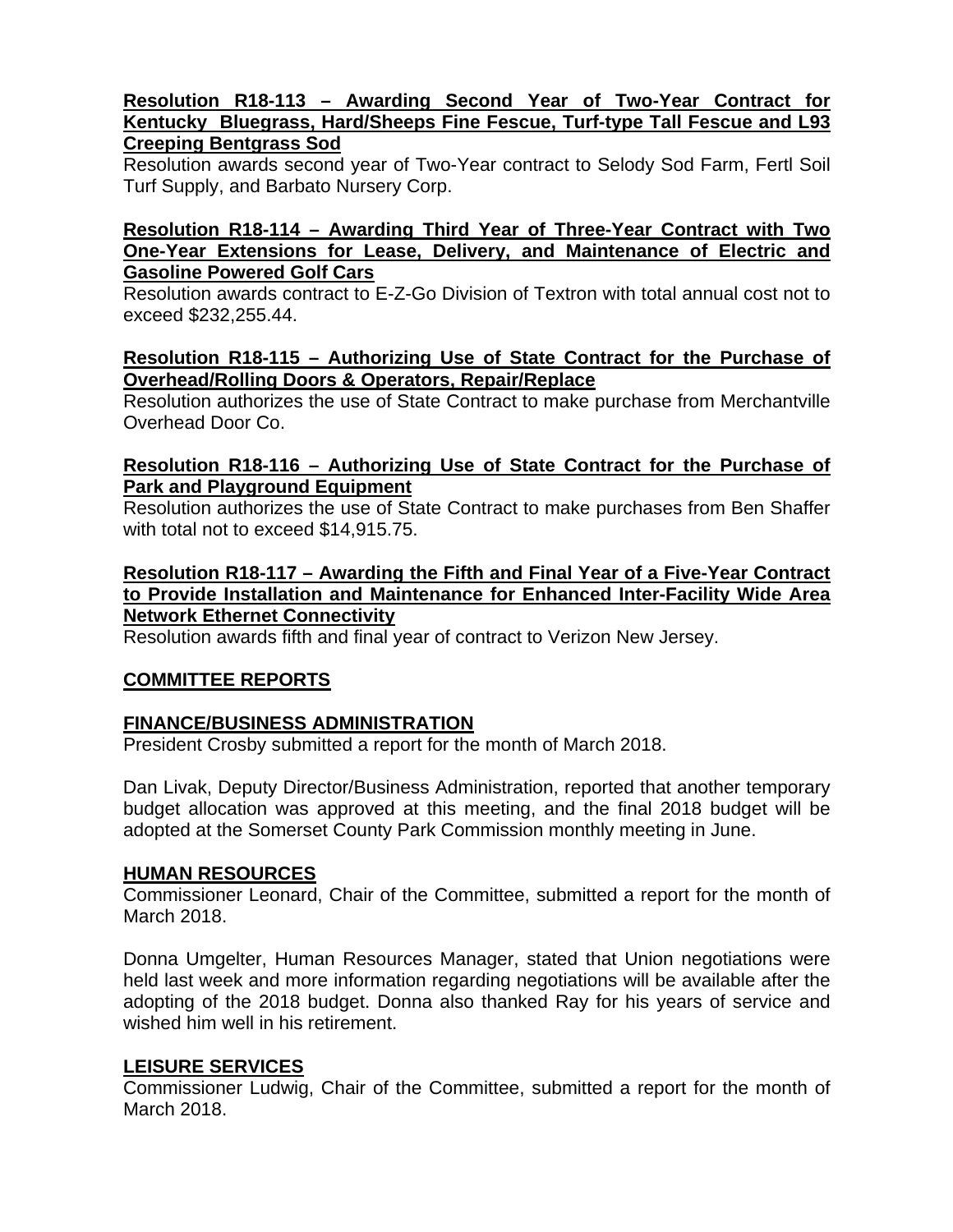On behalf of the Leisure Services Division, Cindie Sullivan thanked Ray for his leadership and gave numerous examples of how he has impacted the park system's development.

#### **GOLF MANAGEMENT**

Commissioner Paluck, Chair of the Committee, submitted a report for the month of March 2018.

Robert Ransone, Deputy Director of Golf Management, reported that a record \$94,000 was earned from the over 1,400 golfers that enjoyed the one warm day in April on the County golf courses. On behalf of the Golf Division, Bob expressed his appreciation for all of Ray's support through the years. Bob stated that being selected to host the USGA Women's Amateur Public Links Championship at Neshanic Valley Golf Course within 5 years of its opening is an accomplishment of which Ray should be very proud.

### **INFORMATION MANAGEMENT**

Commissioner McCallen, Chair of the Committee, submitted a report for the month of March 2018.

Commissioner McCallen stated that he was pleased with the guidance and work that BerryDunn provided in developing a comprehensive IT Master Plan for Somerset County Park Commission and looks forward to seeing the implementation of proposed projects.

### **VISITOR SERVICES**

President Crosby, Chair of the Committee, submitted a report for the month of March 2018.

President Crosby formally introduced the new Park Ranger Manager, Greg Skinner.

# **PROPERTY MANAGEMENT**

President Crosby, Chair of the Committee, submitted a report for the month of March 2018.

Dan Livak, Deputy Director of Business Administration, reported that four hunting licenses/parcels went out for bid in April.

### **PLANNING AND LAND ACQUISITION**

Commissioner Haines, Chair of the Committee, submitted a report for the month of March 2018.

Tom Boccino, Parks Section Principal Planner, Land Acquisition, had no additional report.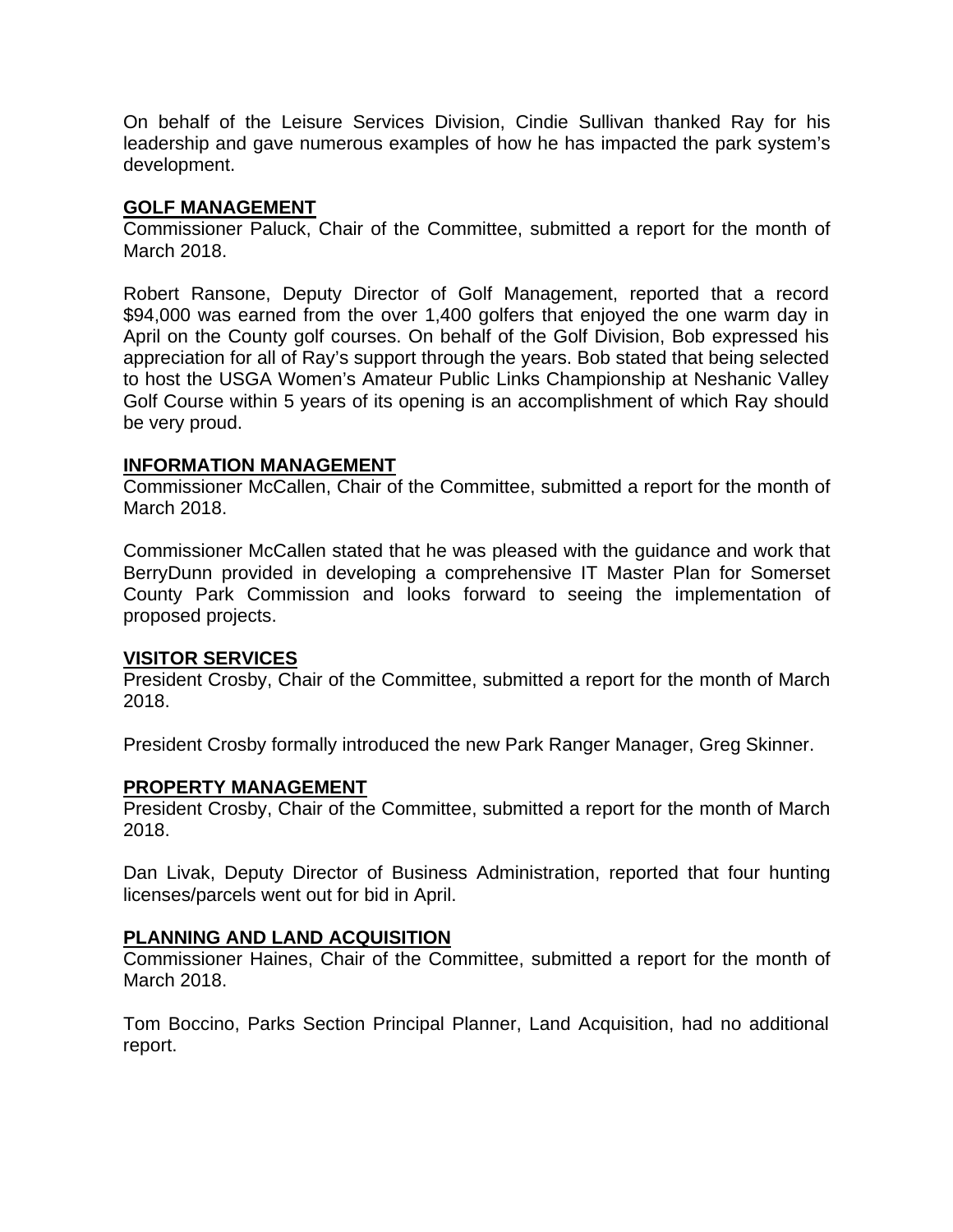# **CAPITAL FACILIITES – CONSTRUCTION and ENGINEERING**

Commissioner McCallen, Chair of the Committee, submitted a report for the month of March 2018.

Adam Bloom, County Engineering, had no additional report.

### **PARK MAINTENANCE & HORTICULTURE**

Commissioner Hunsinger, Chair of the Committee, submitted a report for the month of March 2018.

Pierce Frauenheim, Deputy Director Park Operations, stated that he conducted tours of park facilities with Interim Director, Geoff Soriano. Pierce appreciated all that Tom Boccino, County Land Acquisition, and Adam Bloom, County Engineering, did to continue the expansion of the Raritan River Greenway from Somerville to Raritan. Staff will be expanding the parking lot at the Sourland Mountain Preserve next week.

#### **AUDIT COMMITTEE**

No report this month.

#### **FREEHOLDER'S REPORT**

No report this month.

#### **OLD BUSINESS**

Being his last Somerset County Park Commission monthly meeting prior to his retirement on May 1, 2018, Ray Brown expressed his gratitude, appreciation, love, and respect for all that has happened here and everyone that he has worked with over the past 25 years. Ray stated that it has been his pleasure to work with such an amazing group of professionals.

#### **NEW BUSINESS**

President Crosby was pleased to announce the completion of the repair and replacement of over 900 feet of boondocks at the Great Swamp that were destroyed during Hurricane Sandy. There will be a ribbon cutting ceremony at the Boondocks on April 26, 2018 at 10:30 a.m.

President Crosby asked for a motion to approve Resolution R18-118. MOVED BY: Commissioner Leonard; seconded by: Commissioner Hunsinger. YEAS: Commissioners Haines, Hunsinger, Leonard, McCallen, Paluck, Ross and President Crosby. NAYES: None. ABSENT: Commissioner Ludwig.

### **Resolution R18-118 – Recognizing Raymond A. Brown**

Resolution recognizes the 25 years of service given by Raymond A. Brown to the Somerset County Park Commission along with all of his accomplishments and achievements.

Collectively, staff, County employees, and the Commissioners each expressed their sincere gratitude for all the times shared together and all that has been accomplished at the Somerset County Park Commission throughout Ray's 25-year tenure. All